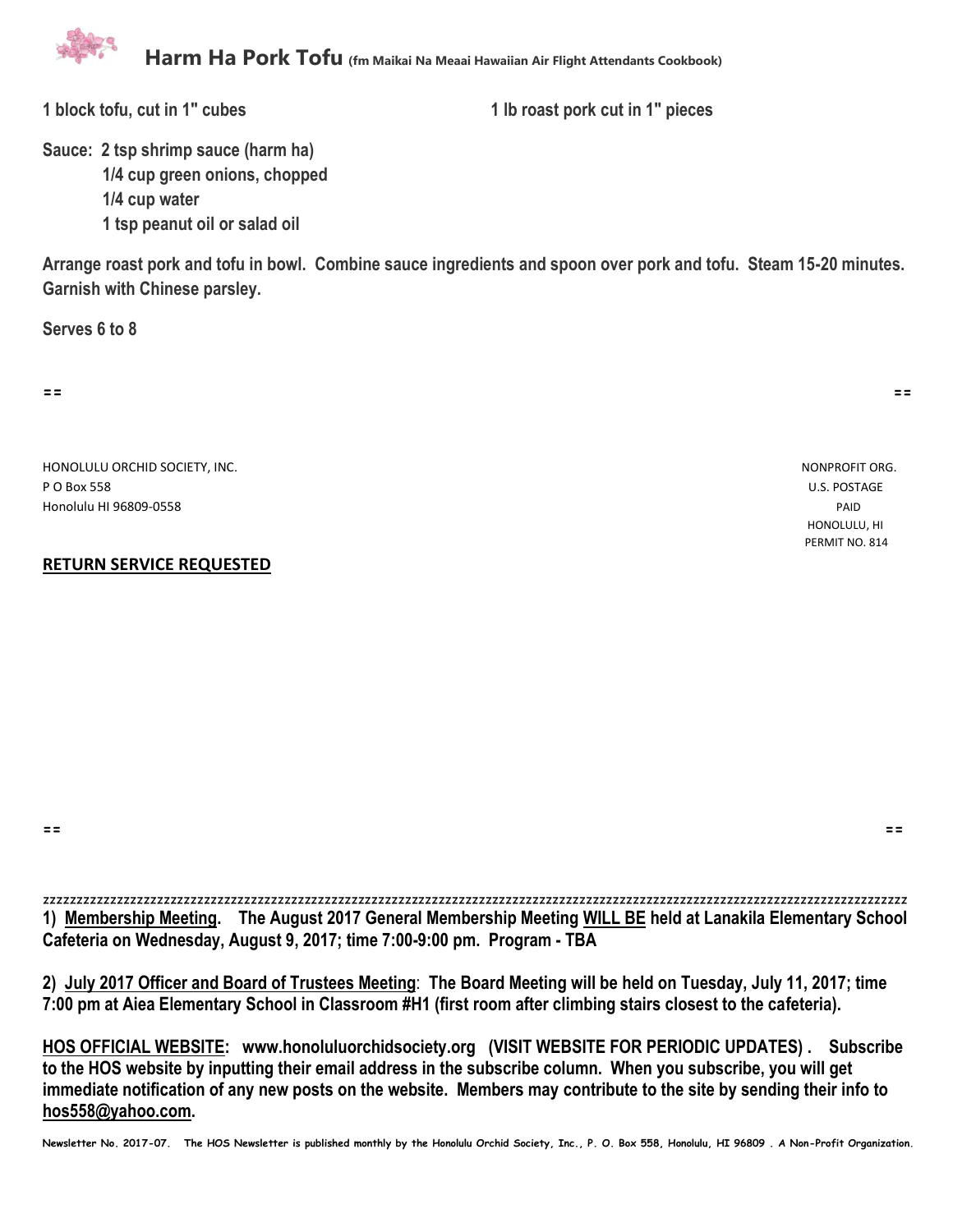# **HONOLULU ORCHID SOCIETY MONTHLY NEWSLETTER No. 2017-07**

 **HOS GENERAL MEETING** 

 Date: **Wednesday, July 12, 2017** Time/Place: **7:00 pm to 9:00 pm - Lanakila Elementary School Cafeteria** Program: **"Orchid Tips, Techniques and Other B.S."** Speaker: **Randy Tajima**

**A-L-O-H-A M-E-M-B-E-R-S**

**The Honolulu Orchid Society's special speaker for the July meeting is Randy Tajima. Randy Tajima is a propagator at the Foster Botanical Garden. He is an American Orchid Society judge and is the owner of Mid-Pacific Orchids. We are always intrigued to find simpler ways of growing orchids and Randy's presentation is just that.**

**The presentation will be held in the Lanakila Elementary School Cafeteria. The meeting will begin promptly at 7:00 PM. Guests are more than welcome to attend. There is ample free parking in front of the cafeteria.**

**MAHALO NUI LOA** Mahalo Roy Andrade for sharing your insight on the Cattleya Species. The photos and information shared with all present at meeting were intriguing.

Mahalo to the following members and Refreshment Committee who brought in a great assortment of goodies to share with those in attendance at our June meeting - **Beaudine Ma** - Almond Cookies**; Bob & JoAnn Higuchi** - Potato Chips & Clam Dip; **Jennie Rosario** - Dorayaki (Red Bean Cake); **Williette Wong** - Butter Mochi; **Sherry & Calvin Abe** - Vinegar & Salt Chicken Wings; **Andrew Abe** - Poi Donuts; **Jackie Lai** - Fresh Pineapple; **Doris Leong** - Mint Cookies; **June Yokomoto** - Watermelon**; Ken & Aileen Ching**; Banana Bread; **Ruth Chun** - Portuguese Sausage w/Hash Brown Potatoes; **Ron Yamauchi** - Gon Lo Mein; **Gayle Goto & Nathan Chan** - Somen Salad; **Jan Takamiya** - Fried Rice & Apple Crisp; **Charlotte Yamamoto** - Mountain Apple Pie; **Kathy Sakuda** - Beef Brocooli Hong Kong Style Noodles; **Noelle Sutherland** - Fresh Pineapple; **Doris Taitano** - Watermelon; and **Refreshment Committee** - Golden Crisp Melon and Berry Juice, Tropical Punch and water. Your donations are truly appreciated! And as a reminder to all who bring refreshments in -- please inform our Refreshment/Hospitality Committee of what you bring to share when you drop off your item at the refreshment table. Much appreciated!

**2018 HOS Officers and Board of Trustees Elections. Elections for the 2018 Officers and Board of Trustees will be held at July 2017 General Membership Meeting at Lanakila Elementary School Cafeteria, 717 North Kuakini Street, Honolulu, HI. HOS Membership should plan on attending to cast their vote.**

**The Nominating Committee presents the following slate of HOS Officers and Board of Trustees for the Year 2018: Officers** 

**President: Bradley Lau Treasurer: Melvin Waki 1st Vice President: Bob Moffitt Recording Secretary: Linda Inouye 2nd Vice President: Katherine Sakuda Correspondence Secretary: Carol De Witt 3rd Vice President: Katherine Leonard Past President: Ruth Chun**

**Board of Trustees 2018\* 2019\* 2020 Marisa Maemori Benjamin Kodama, Jr. Adam Almeida Dorothy Nakama** Ian Sandison **Ian Sandison** International School and The School and The School and The School and The School and The School and The School and The School and The School and The School and The School and Th **Jennie Rosario Dr. Ingelia White Robert Higuchi Charlotte Yamamoto** 

**\* Board of Trustees listed already voted in to serve for the respective year in the prior year elections.**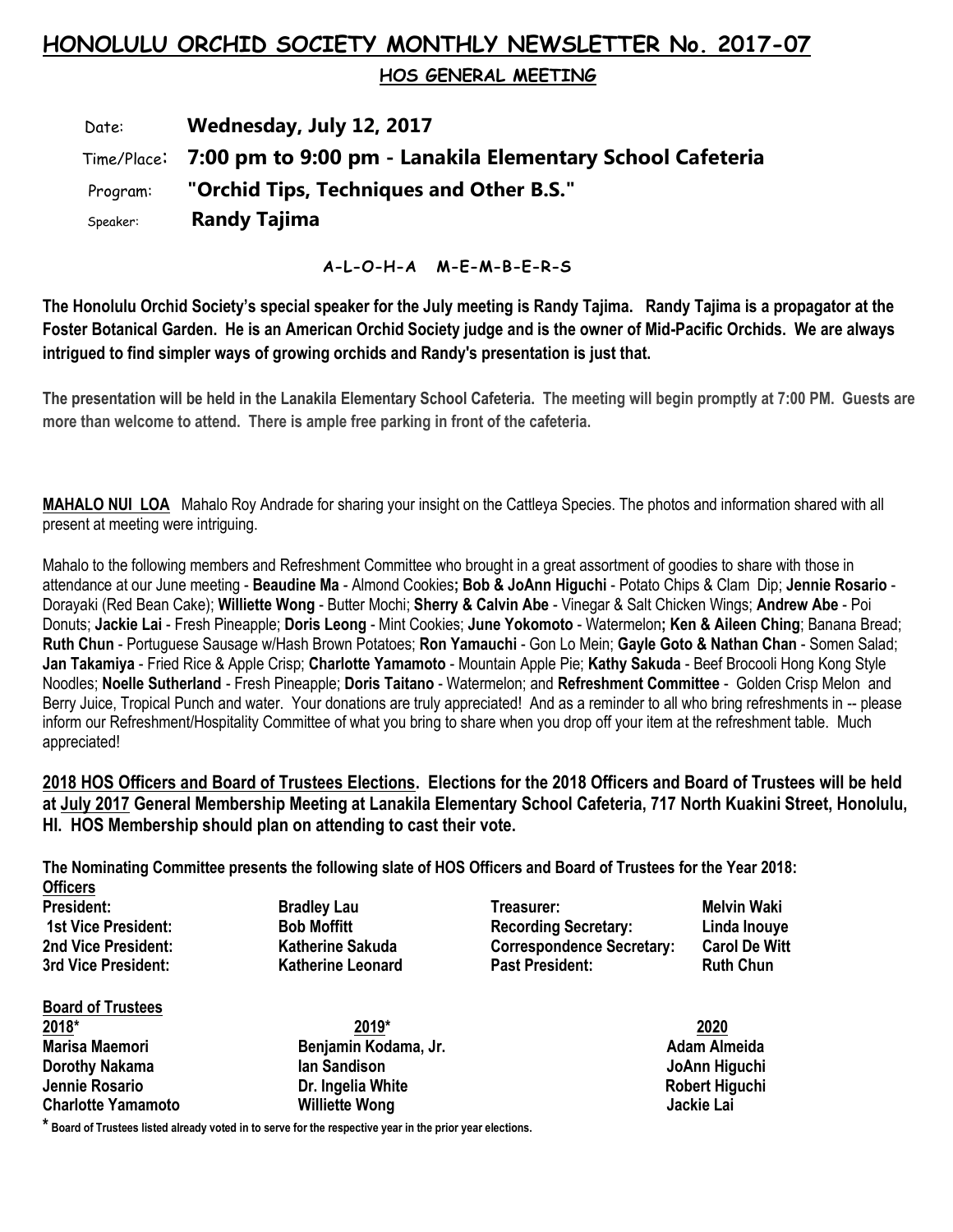**The Election Committee will also take nominations from the floor for any of the positions. Members interested in becoming a part of the HOS Board may also self-nominate for a position. The Election Committee will again present the 2018 nominations of the Officers and Board of Trustees and then voting will commence**.

**HOS Anti-Discrimination and Anti-Harrassment Policies. The HOS Board voted to adopt the following policies at the May 11, 2017 Board of Directors meeting and will be included in the HOS Operating Guidelines:**

## **Anti-Discrimination Policy**

**Honolulu Orchid Society Incorporated does not and shall not discriminate on the basis of race, disability, marital status, sexual orientation, or military status, in any of its activities or operations. These activities include, but are not limited to, selection of volunteers and vendors, and provision of services. We are committed to providing an inclusive and welcoming environment for all volunteers, members, customers, contractors, guests and vendors.**

## **Anti-Harassment Policy**

**Harassment or intimidation of a volunteer, member, customer, contractor, guest or vendor because of that person's race, age, color, sex, national origin, physical or mental disability, or religion is specifically prohibited. Harassment and intimidation includes abusive, foul or threatening language or behavior. Honolulu Orchid Society Incorporated is committed to maintaining an environment that is free of any such harassment and will not tolerate discrimination against volunteers, members, customers, contractors, guests or vendors.**

**FIELD TRIP IN JULY 2017: Mark your calendar. A field trip comprised of members, family & friends from Aiea Orchid Club, Orchid Society of Manoa and Honolulu Orchid Society to H&R Nurseries will be held on Saturday, July 15, 2017. Carpool if you can. Those attending the field trip should meet at 9:00 AM in the parking lot of the Jack in the Box restaurant in Waimanalo located at 41-1537 Kalanianaole Highway.**

**AIEA ORCHID CLUB's 36th ANNUAL SHOW AND PLANT SALE** was held June 9, 2017 through June 11, 2017 at Aiea Elementary School. Honolulu Orchid Society was honored with an award of First Place Best Society Display (Major's Trophy and \$150).

Thank you Ruth Chun for chairing the beautiful HOS display at the Aiea Orchid Club's annual show. We also thank Mel Waki, Bob & JoAnn Higuchi, Tyler Tajima, Calvin & Sherry Abe, Jackie Lai, Inez Brunson, Adam Almeida, June Yokomoto, Carol De Witt, Brad Lau & Linda Inouye and Williette Wong for helping to set up and breakdown our display and also Jan Takamiya and Charlotte Yamamoto who also helped with the breakdown. We thank Calvin & Sherry Abe, Ruth Chun, Adam Almeida, Inez Brunson, Ian Sandison & Kate Leonard, Pam Waki, Tyler Tajima, Carol De Witt, Ken & Aileen Ching, Williette Wong, Orchids of Waianae, Bill & Hilda Takamatsu, Brad Lau, and JoAnn & Bob Higuchi for sharing their blooming orchid plants, greeneries and props in the display. A trophy was presented to the following in our display:

#### **Best Yellow Cattleya in Show**

Blc. Williette Wong 'The Best' AM AOS/HOS, Owner: Orchids of Waianae **Best White Dendrobium in Show** Den. stratiotis var. alba 'Kazuyuki Oka' AM/CCM HOS, Owner: Pam Waki **Best Vanda in Show (Les & Phyllis Reynolds Memorial Trophy)** Rhy. coelestis AM HOS, Owner: Tyler Tajima **Best Species in Show**

Epigenium Iyonii; Owner: Tyler Tajima

#### **HOS judges granted the following Merit Awards in the Show:**

Lc. Canhamiana var coerulea 'Azure Skies' CCM HOS 87.0 pts, Owner: Keen & Aileen Ching, Hui Okika O Kunia Den. stratiotis var alba 'Kazuyuki Oka' CCMHOS 85.2 pts, AM HOS 81.8 pts, Owner: Pam Waki, Honolulu Orchid Society

Den. Waianae Profusion x gouldii alba CCM HOS 84.2 pts, Owner: George & Judy Hidano, Aiea Orchid Club Rhy. coelestis f. coerulea AM HOS 82.0 pts, Owner: Tyler Tajima, Aiea Orchid Club

Den. Easter Bunny 'Ryan' subv Lea AM HOS 82.2 pts, Owner: Pam Waki, Honolulu Orchid Society